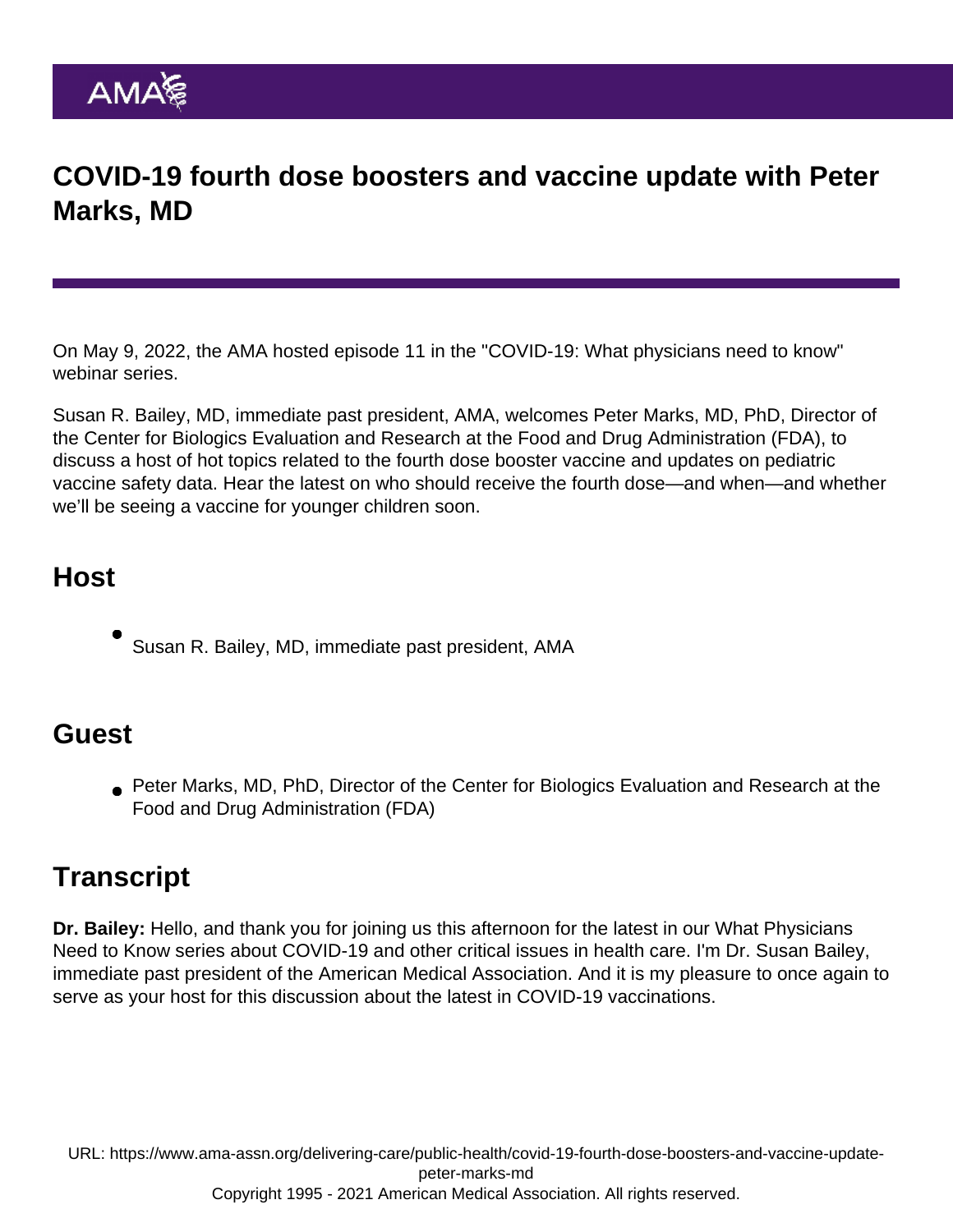Today, we'll be talking about second COVID-19 booster doses for those eligible to receive them and also look at where we are on the effort to vaccinate children under the age of five. Our goal as always is to provide you with the latest and most accurate information available so that you're better able to counsel your patients, address their questions and concerns, and ultimately to increase confidence in the available vaccines.

This afternoon, we are pleased to welcome again one of the leading voices on this topic to answer your questions and share his expertise on the effectiveness of booster doses and pediatric vaccines. Today marks our eleventh webinar focused on COVID-19 challenges and our response. Our previous sessions covered the FDA vaccine review process, vaccine development, vaccine safety and delivery, and the need to confront vaccine misinformation and disinformation.

Now, if you weren't able to join us for those sessions, they're still accessible on the AMA website. I'll share that link in the chat so that you can view them at a later time, or you can simply visit our main AMA page ama-assn.org and search for COVID-19 webinars.

We are in our third year of battling COVID-19, although it really seems much longer than that, doesn't it? Case counts are once more steadily rising in some areas of the country as we inch toward that once unthinkable figure of one million COVID related deaths in the United States. We know those who are unvaccinated remain at the greatest risk for contracting COVID-19 and are more likely to suffer severe illness and death as a result. About two thirds of eligible Americans are fully vaccinated and nearly 80% have received at least one dose, but only about 30% of those eligible to receive a booster dose have done so, which means we have some work to do here to educate the public on the importance of staying up to date on COVID-19 vaccinations.

As an immunologist, I can tell you that physicians play a vital role as vaccine ambassadors for our patients. To make sure that patients have their questions answered, we need to first make sure that we as physicians have a deep understanding of the vaccine and the booster development process, the scientific rigor involved and how their effectiveness helps combat COVID-19. That's the basis of our webinar today as we explore a range of topics related to a second booster dose, provide updates on pediatric vaccine safety and efficacy and discuss how soon a vaccine for our youngest children might be available.

Joining us today is our good friend, an AMA webinar regular, Dr. Peter Marks. He's the director of the Food and Drug Administration Center for Biologics Evaluation and Research. Dr. Marks is also the acting director of the FDA's Office of Vaccines Research and Review. He's board certified in internal medicine, hematology and medical oncology. Dr. Marks led the adult leukemia service at Yale University and served as chief clinical officer of Smilow Cancer Hospital in New Haven before joining the FDA in 2012 as the center's deputy director. In his current roles, Dr. Marks and his team are tasked with ensuring that COVID-19 vaccines are both safe and effective, and that they've undergone a rigorous evidence-based and transparent process.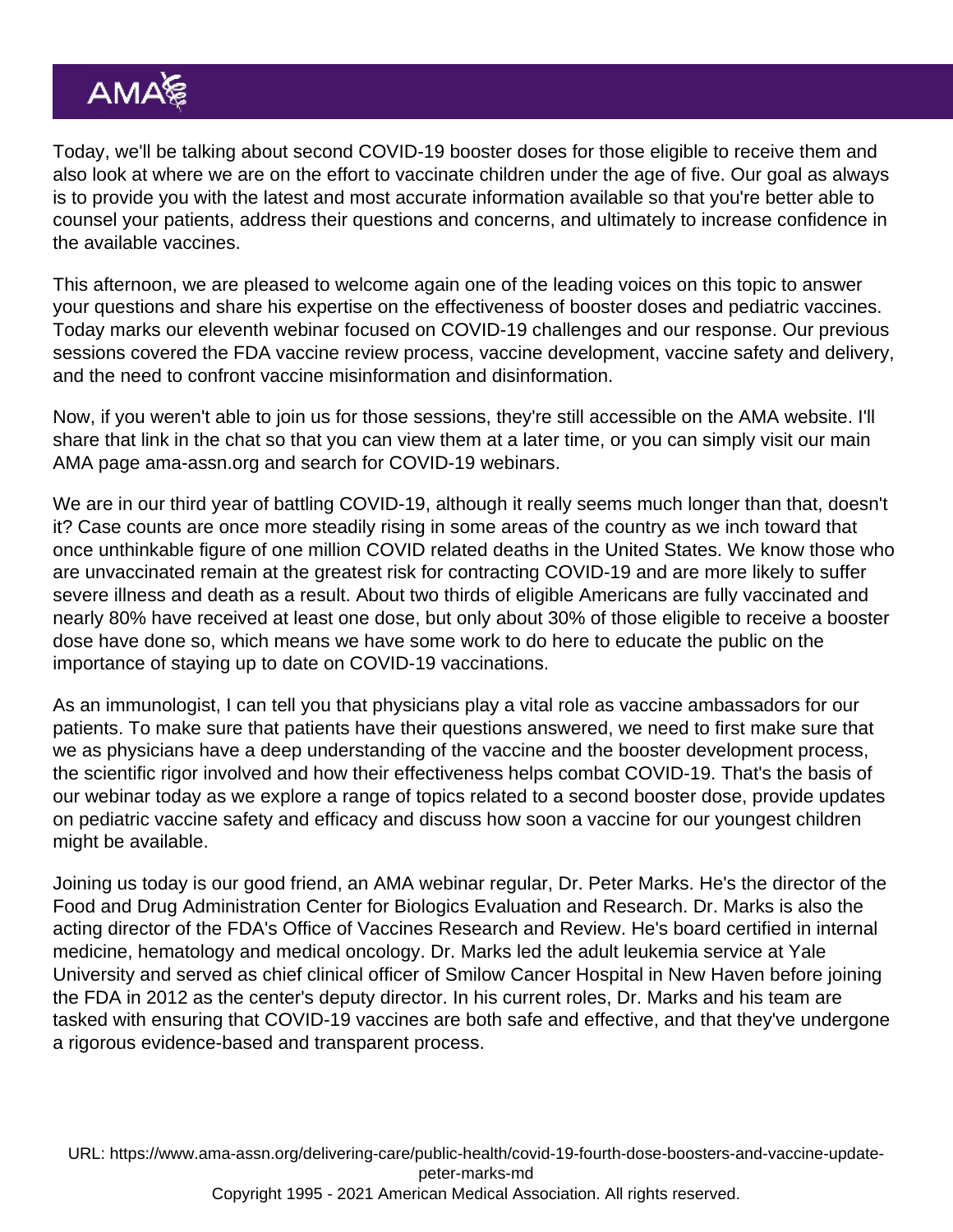We hope today's webinar not only provides a greater understanding of the science behind the process, but also gives you the information you need to talk with your patients about the safety and the reliability of boosters and pediatric vaccines. So now, please join me in welcoming Dr. Peter Marks.

Dr. Marks: Thanks so much. So I'll start by going over a relatively brief slide presentation for about 15 or 20 minutes and then I hope we'll have the majority of our time for questions and answers, which is usually the most useful thing at these sessions. So let me just go ahead and share my screen here.

So, I'll talk a little bit about a recent agency action that some may be aware of on the narrowing of one of the vaccine emergency use authorizations, talk a little bit about first and second booster doses, then talk just touch upon boosters for the 2022 2023 season, because I think that's something we're going to have to start to get our heads around. Talk about pediatric vaccines and then a little bit about our upcoming advisory committee meetings.

So this past week, the FDA undertook revision of the Janssen COVID-19 vaccine emergency use authorization based on the continued occurrence of the thrombosis with thrombocytopenia syndrome. For those who might not be familiar with this, this is a syndrome that was very rare, but quite striking with the Janssen vaccine. And it also occurs with other adenoviral vectored vaccines. It occurs with the AstraZeneca vaccine, which is not authorized in the United States, but it is basically usually blood clots in unusual locations, cerebral sinus vein, mesenteric veins that is associated with pretty significant thrombocytopenia. For all the world, it looks like heparin associated thrombocytopenia, but without the heparin. And so this is something that occurs roughly about ... we found it occurring about three and a quarter per million doses of vaccine given, which is pretty rare. Unfortunately, it's associated with about one death per two million doses, and those are pretty clearly attributable to the vaccination.

So what this led us to do is realize that in the setting of the United States, where we have the mRNA vaccines of which now hundreds of millions of doses have been given where we cannot identify any similar risk, that we felt it was appropriate to narrow this really to a vaccine for individuals who could not take one of the mRNA vaccines, because it was clinically not appropriate because of either allergic reactions or myocarditis or because they were unwilling to take an mRNA vaccine and the only way they would get vaccinated is to take a non-mRNA vaccine.

Just to put this in context, this a very useful vaccine still around the globe, because it does not require the types of cold storage that the mRNA vaccines require. However, where there's options like we have in the United States, we felt it was important for providers to know that ... I should just say that the major risk with this vaccine just has been in individuals 18 to 50 and mainly females, although that's not totally exclusively the case. So we'll see whether this additional work is done whether we can figure out the best population that might receive this vaccine, but this is the narrowing for now.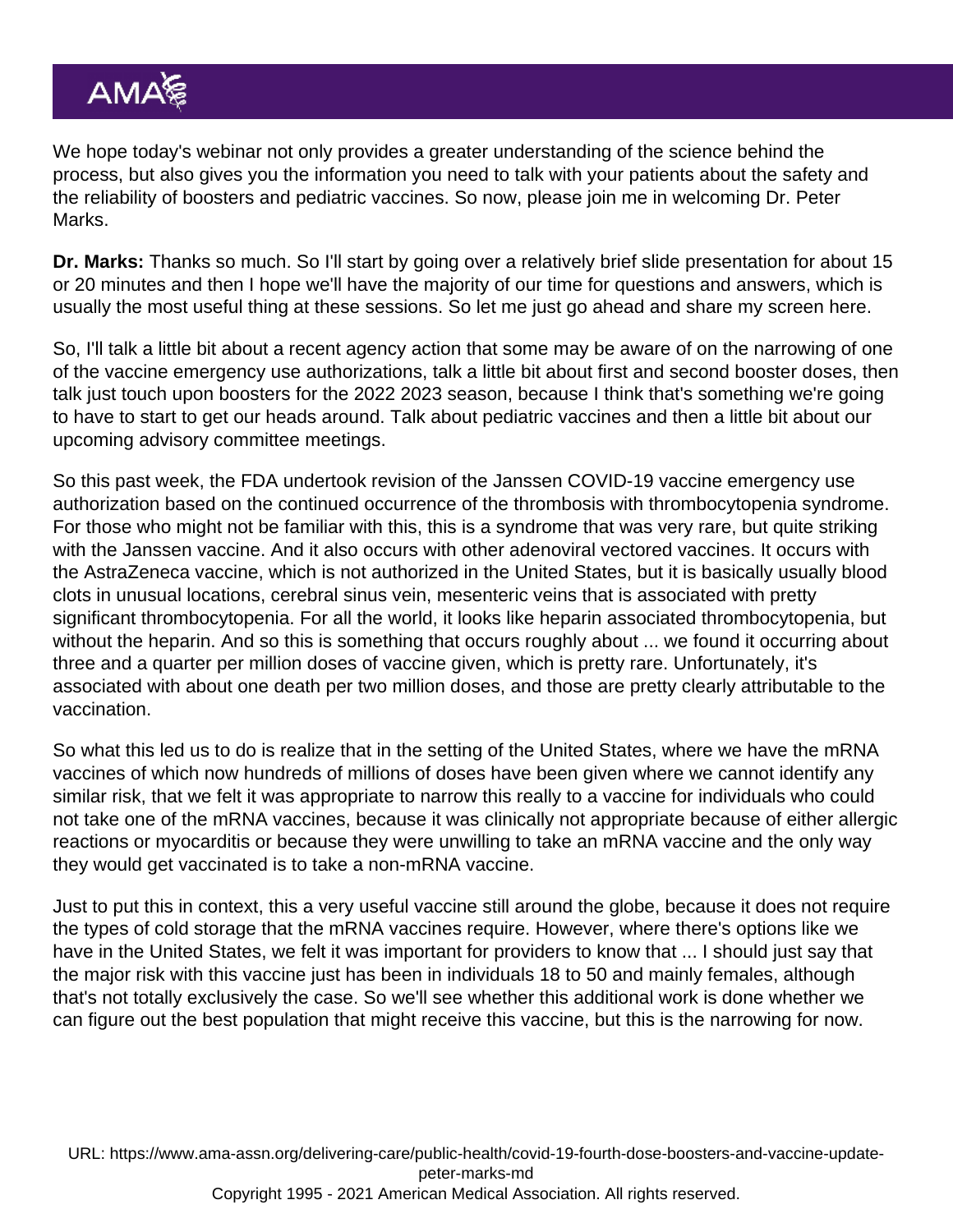So I just want to move on to boosters for the general population. For the general population, it's pretty clear we know now that the vaccines wane over time, and that's particularly true in the setting of the SARS coronavirus 2 variants particularly as we've come to Omicron. And we now know pretty clearly that an additional vaccine dose can provide better immunity, preventing hospitalization and death, emergency department and urgent care visits, and potentially serious complications such as long COVID-19. And this last thing is something that perhaps a little bit more controversial is something that we may really have to deal with, because as additional data come out on the neurologic complications of COVID-19 and the potential impact on the brain, preventing long COVID-19 may be one of the important things that vaccination helps do in that we do know that people who are vaccinated, even if they do get COVID-19, tend to have a lower subsequent rate of long COVID.

Just to give you an idea of what the mRNA boosters have done during Omicron, we can see that in terms of emergency department visits, these are data from CDC, but there are other data that are similar from other sources and other countries. You can see that three doses of the vaccine, people who have had a third dose of the mRNA vaccines, have a relatively low rate of use of emergency department or urgent care visits. Two doses still protects reasonably, but not quite as well. And if you look for hospitalization, you see a very similar pattern for three doses. You have vaccine effectiveness of 82% here, and two doses given within the past six months, about 50%, 52%. And if given more than six months earlier, 38%. So again, showing this waning of protection. And it does appear that the third dose of these vaccines does provide a more mature immune response over just two doses. And that seems to continue out over time.

Now, one of the issues that was noted was even with third doses in Omicron, we still had symptomatic disease though not necessarily severe disease. And that's something that led to the look at additional doses. So, just to summarize to now, because of the data that I just showed you, we have boosters for the general population that were authorized and the entire population age 12 and up right now is eligible for boosters given the favorable benefit risk assessment. Really, just one footnote is that since the Pfizer-BioNTech vaccine is the only vaccine authorized for those 12 to 17 years old, that's the only booster that can be given in that age range. But otherwise, heterologous boosting is permitted for those 18 years and up. Some on the webinar may have heard that there is an application pending right now from Pfizer for boosting the five to 11 age range. And that will hopefully be acted on in the not too distant future. So stay tuned on that one for "coming attraction" from FDA.

But then there's the issue of the fact that with Omicron we saw waning against symptomatic disease, but it also was looked at in Israel in terms of whether there was waning against more serious forms of disease. Two studies that came out of Israel showed that both hospitalization and death was increased and the death rates and hospitalization could be reduced following Omicron with a fourth booster dose that was given at least four months after the third booster dose. And the data actually, when FDA reviewed, them were pretty compelling.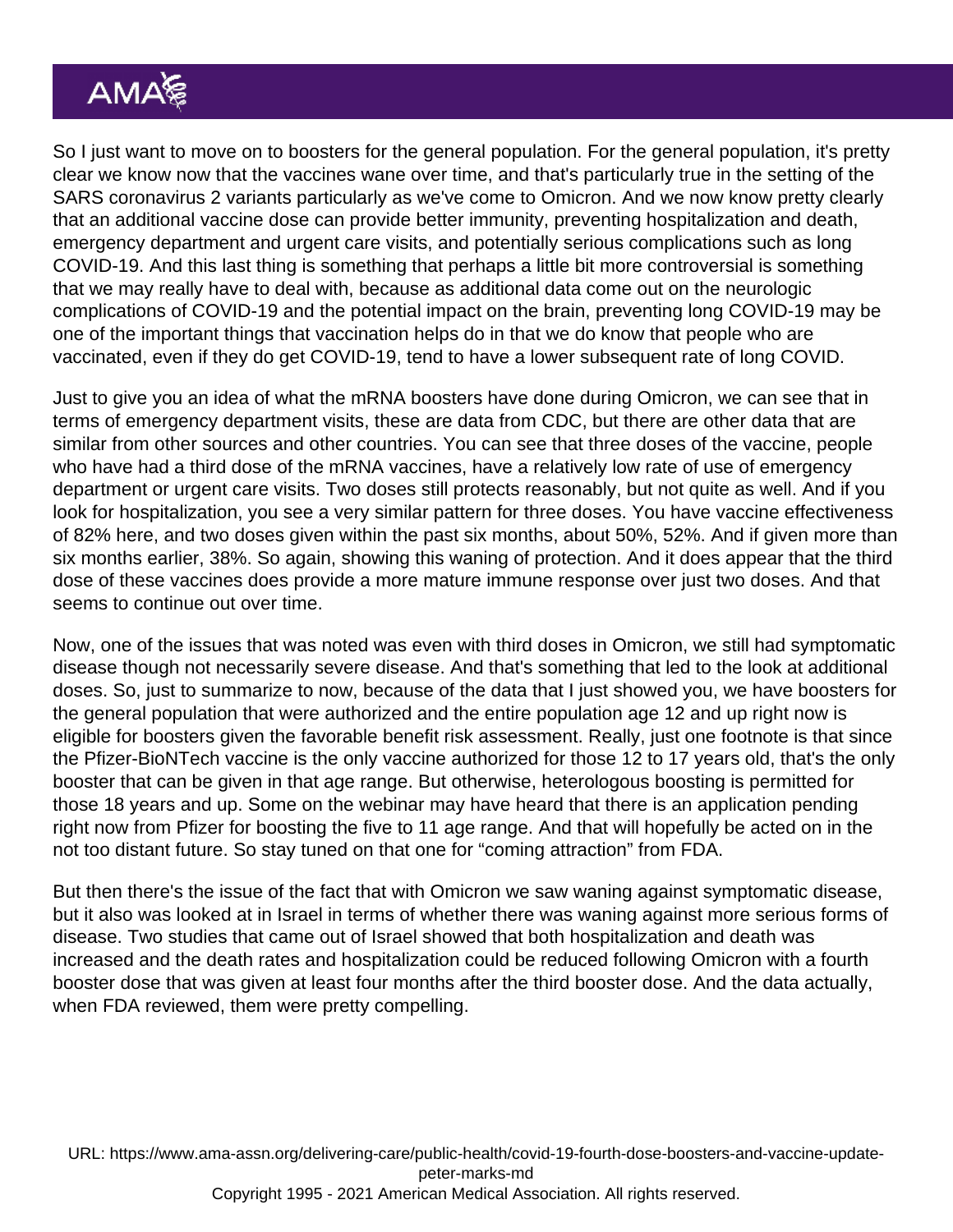Now, the reduction in hospitalization was notable and persisted over time as well as the reduction in death. It is true that the reduction against symptomatic disease, more mild forms of disease against Omicron, starting somewhere about eight to 10 weeks after a booster dose does start to wane. But again, hospitalization and death were reduced. And the reduction of death in the Israeli study was pretty notable. Those over 60 and those at risk of complications from severe complications from COVID-19 who received a fourth dose had an 80% reduction in the risk of death after a fourth dose. So in a study that was considered to be well conducted that led us to authorize the fourth booster doses for individuals 50 years and up.

Now, you might have said 60 years and up for ... or you might have noted that the Israeli studies was an individual 60 years and up and in those at risk for severe outcomes from COVID-19. In the United States, we've had enough experience over what Dr. Bailey rightly note as it's been three very long years. And it's almost like living dog years each one of them feels like about seven years. We have developed some experience. And one of those pieces of experience is that it was very difficult for practitioners in offices to figure out when we said, "Well, give it to people at high risk." What that really meant is, is my patient in front of me who's 51 who has some mild reactive airway disease, are they at high risk? Those were the difficult ones.

The people who had terrible COPD, those weren't the hard ones, but there were a lot of people and questions about this. So it was felt that since on par CDC notes that about a third of Americans between the ages of 50 and 65 have some significant risk factor for severe COVID-19, should they get it? It was decided that we would just move the age down to 50 and make things simpler.

And I think that actually was wise because the first time when we tried to use that risk based approach, it created a lot of confusion. And if there's something I guess we have learned with maturation of living through this response is that the less confusion and the more clarity we can provide from FDA, the better it is for providers and for public health. So this is how we came out for the boosters.

I think the one thing I will just say is as much as good idea to get a fourth booster or a fourth dose. Sorry, I misspoke there. A second booster or a fourth dose, it's really important that we try to get the half or a little bit more than half of Americans who have only received two doses to get that third dose. That may make a difference moving forward here. And it may particularly make a difference now that we're coming into yet another wave of COVID-19. So good idea to just try to get people up to date on their vaccination.

We at FDA are realizing that we are in for probably new variants in the future. Hopefully, the next generation of COVID-19 vaccines that will come about in the next year or two will be better at getting the whole variety of SARS corona 2 variance for a more robust immune response that will protect us all year long or even longer against whatever variants may buffet us. But for right now, we have to deal with what comes along.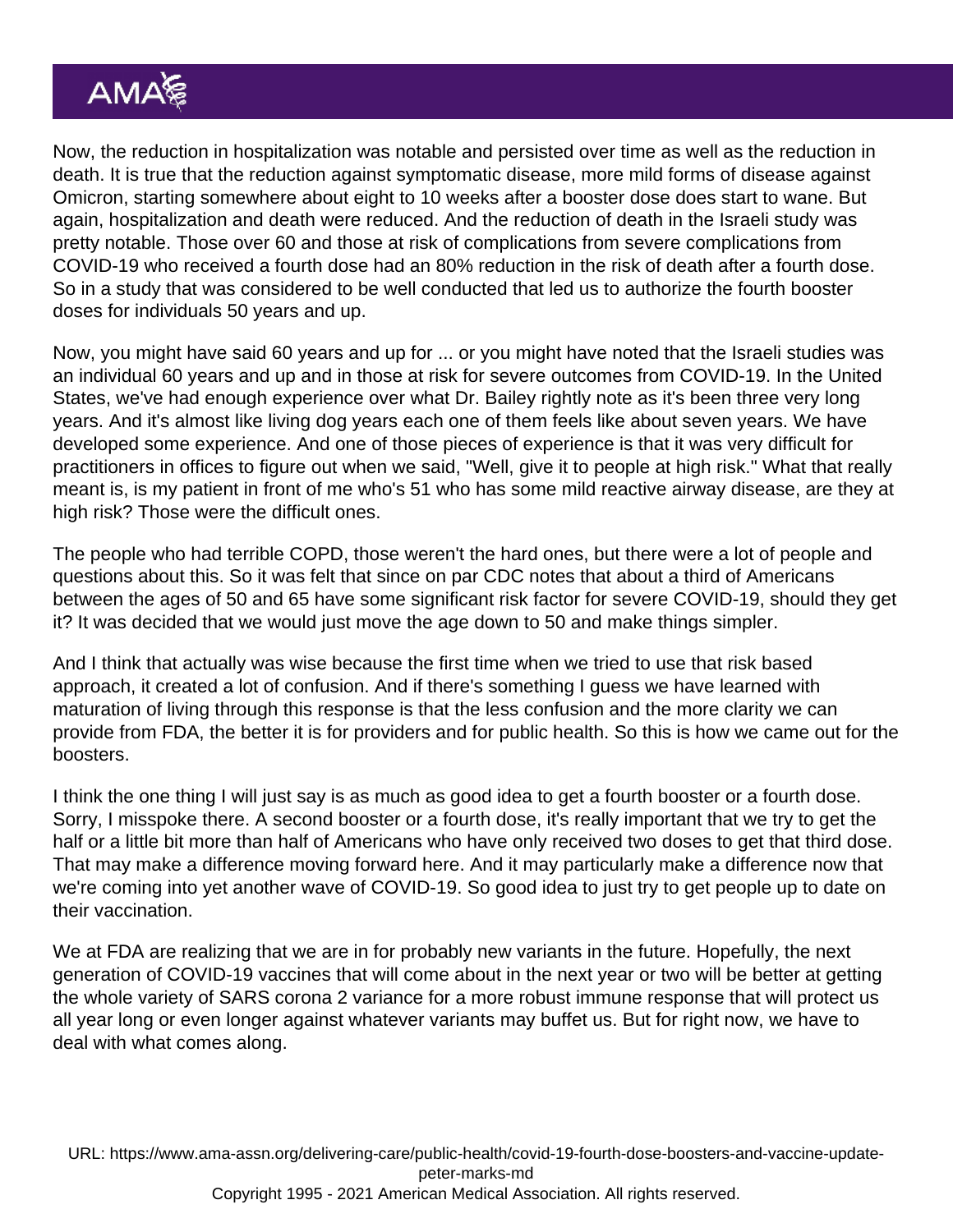So we have guidance out at FDA about how we will develop these new vaccines and how we'll develop variant vaccines for the variants that have come along. Now, one of the issues here that makes things a little complicated is that the new variant such as Omicron may not provide the same immunity against some of the older variants that we've been through, like Beta or Delta. So as we move forward, we have to consider this. And that may mean that in the future, we may see multivalent vaccines to help both protect against what we have circulating now, which is Omicron, and Omicron is moving on as you're all well aware to evolve somewhat, and also to allow us to have protection in the event something else comes along. Because that's maybe the second piece of learning.

Besides having clear public health messaging, the second learning is these pandemics seem to do whatever they want and no matter how good we think we are at predicting things, we will almost always be wrong. So we have to be prepared to be wrong and have contingency plans.

So we did recently have an Advisor Committee Meeting on April 6 to think about boosters moving forward. And really we are a little concerned about where we're headed with fall to winter 2022-2023. We'll see how wrong I am with this prediction. We suspect that this current bump we're having will probably reach some modest peak in the next month or so, and then we'll have a decline again. And then we'll have to deal with the fact that even though we may have a good late summer, relatively speaking, we're going to have to deal with the fact that we will have waning immunity over the coming months, that the virus is going to continue to evolve. There will be global circulation. It will be winter in places in the southern hemisphere. People will be indoors. The virus will have plenty of chance to become more problematic.

And then we … next fall, usually in the November, December timeframe, depending on whether you're more north or more south will start to move indoors as well. And that combination makes us concerned that we could have a wave at some point next fall, winter. And for that reason, we're thinking about a booster campaign somewhat along the timing of our fall winter influenza campaign could be very timely and very convenient to have people in the October timeframe get both influenza and COVID-19 vaccinated. So we'll see how that works out.

There is one of the things that came from this Advisory Committee is that generally right now we have a variety of different vaccines, but we think that the composition of any boosters should be the same across those different vaccine platforms, if at all possible. Again, to allow that kind of practical heterologous boosting so we don't have to have providers so worried that if somebody got X vaccine, they have to get X booster.

Our next Booster Advisory Committee will be in late June. And at that point, we will review the data on the variant vaccines from various sources, including the manufacturers, the National Institutes of Health and the World Health Organization, and will be looking at both monovalent vaccine data and bivalent vaccine data. Again, it's a little bit of a challenge here because we don't know how much further the virus will evolve over the next few months, but we have no choice because if we want to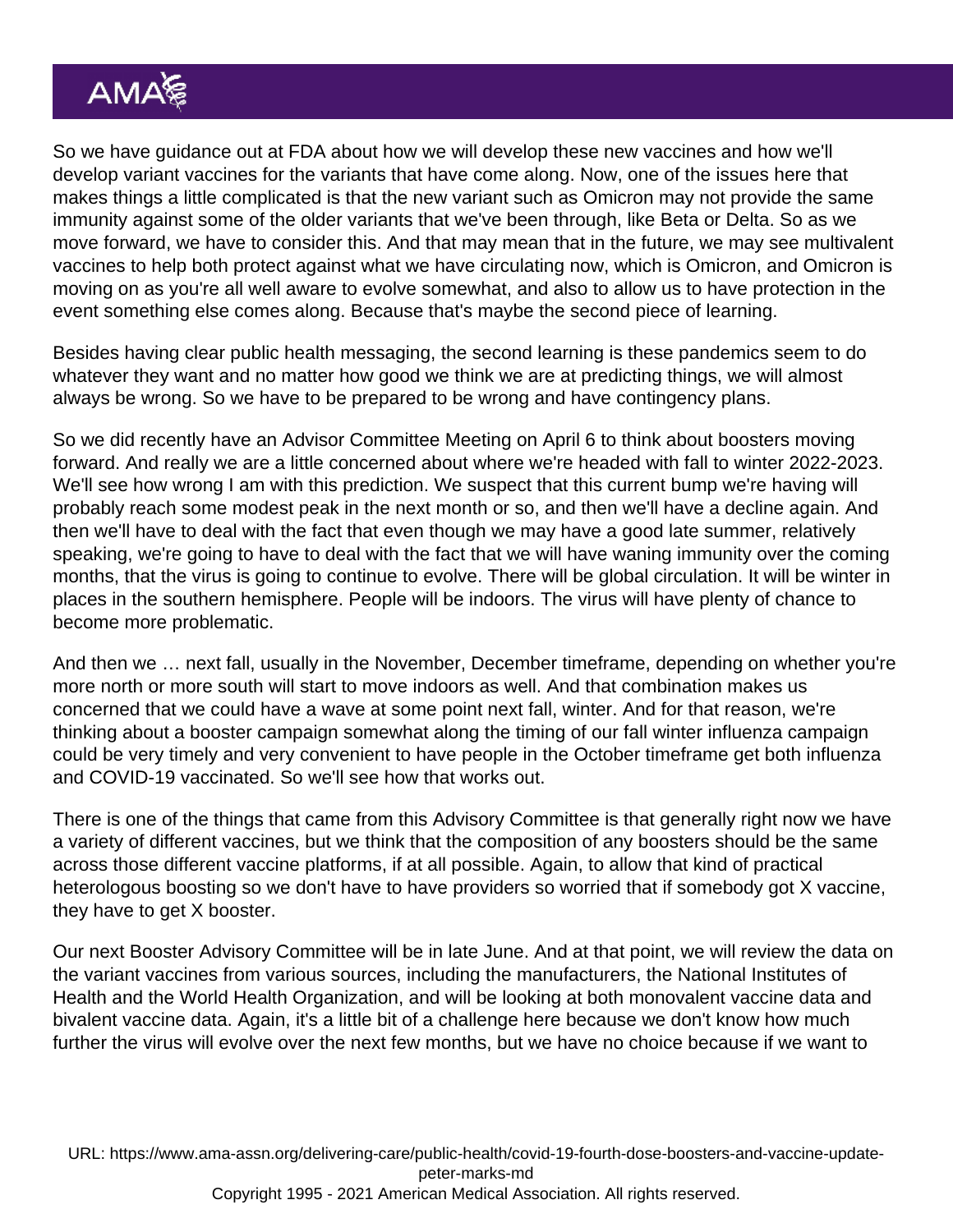produce the hundreds of millions of doses that need to be available for a booster campaign, we have to start at risk in the early July timeframe or even somewhat sooner to get up to those kind of numbers. So this is where we will have to use our best guesses.

And that's why somehow the bivalence seem a little bit attractive here to be able to provide us with a little bit of wiggle room, but we'll see what the Advisory Committee says–whether we feel like there's a monovalent that can do the job or whether we need bivalence. And we also, at that Advisory Committee, there may be some discussion of whether this should be a general population recommendation or whether there will be appropriate target populations. .

 And now to what probably people might want to hear most about. This is usually been the most popular topic recently, the pediatric data and when will we have it for the youngest children. The pediatric population for vaccine development has been divided into three major groups, the 12 to 17s, five or six to 11s, and the six months to five or sixes. And then the youngest age group study has been further divided out so that safety and immunogenicity in the six month to two-year-olds is kind of called out separately as well. These trials are focusing on safety and immunogenicity, but because we've had a fair amount of circulating virus, they've also captured vaccine efficacy whenever possible. And some of that is what created some of the challenges in the January timeframe as vaccine efficacy in the youngest children seemed to be quite off when truly it was probably just mirroring what a vaccine efficacy against Omicron was in terms of symptomatic disease. But that's a story for another day.

Just to remind people of the way these trials are done, in general, these are immuno bridging studies where we work our way down from an older population in the case of ... this is just using Pfizer as an example, the 12- to 15-year-old population. They considered 16- to 25-year-olds adults. So they immuno bridged using their adult dose. And you can see here the geometric mean titer ratio between the 12- to 15-year-olds and the 16- to 25-year-olds was excellent at 1.76. So clearly, they achieved non-inferiority. The ratio may have been as good as it was either by luck or by the fact that 12- to 15 year-olds overall may weigh less than 16- to 25-year-olds. It could have been a combination of both.

And you can see here bridging down to the five- to 11-year-olds. Similarly here, five- to 11-year-olds, where they reduced the dose by a third to 10 micrograms from 30 micrograms, had a GMT ratio of 1.04, pretty much right on the nose of where you'd want to immuno bridge. Efficacy in the adolescence, the 12- to 15-year-olds, we didn't have a lot of Delta around at that point. And they had excellent efficacy here with no cases of COVID-19 in the vaccinated individuals versus 16 in the placebo, about a thousand cases on each side of this equation. So it was a nice demonstration of clinical efficacy. In the era where we started to have Delta when the five- to 11-year-olds were vaccinated, this is now noting a two to one randomization here. So you have to do a little correcting in your head. Also, had quite reasonable vaccine efficacy.

And just to show you here, the vaccine safety here is always something that we care about very much. You can see here, the placebo versus the vaccinated 12- to 15-year-olds, and then the age 16 to 25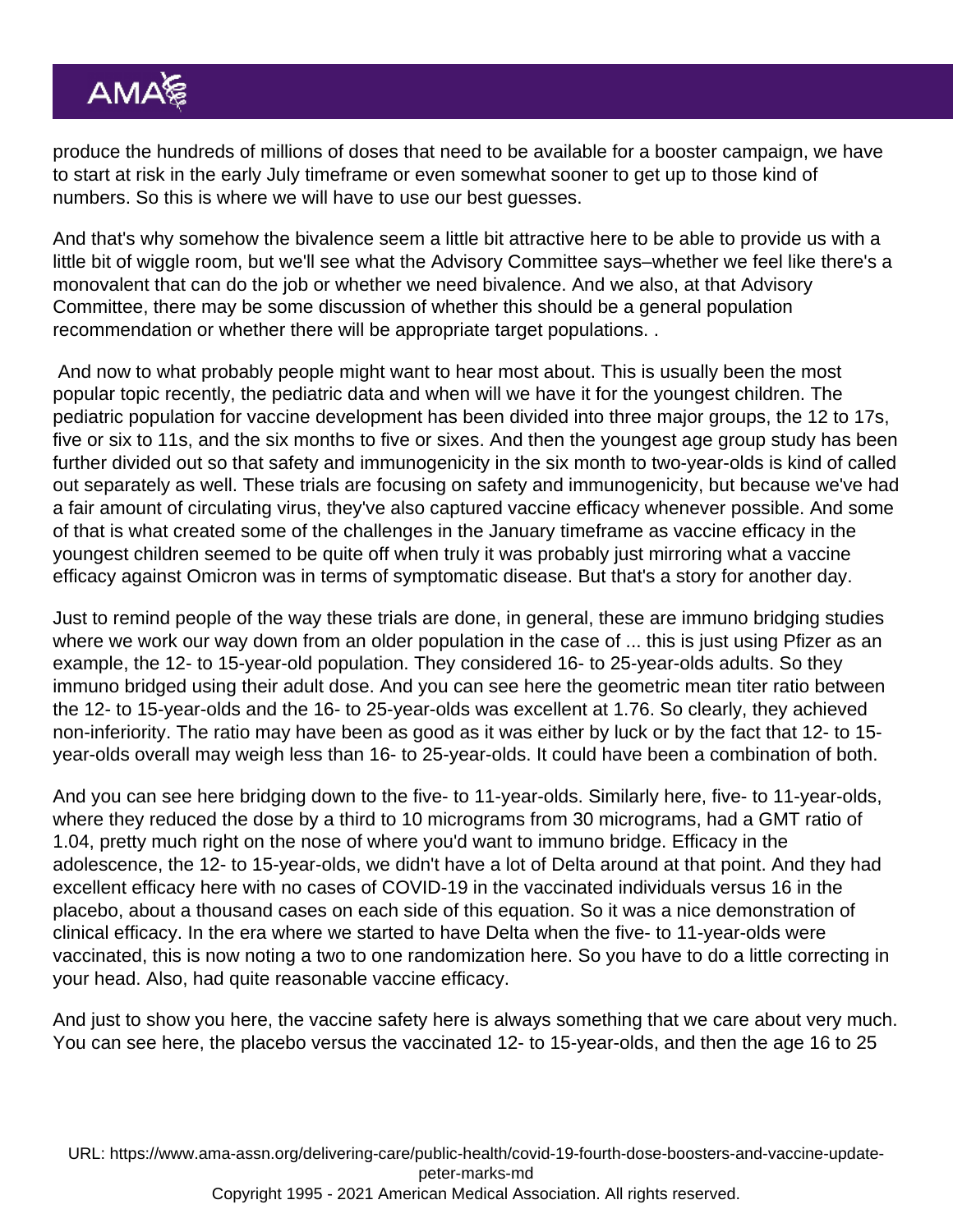vaccinated individuals. And you see that the 30 microgram dose in 12- to 15-year-olds was very similar to the adults. Interestingly, with de-escalation of the dose by two thirds to 10 micrograms, although injection site pain was similar, the amount of fatigue, headache, muscle pain seemed to be somewhat less in the vaccinated individuals. Whether this is chance or not, it's possible, but it may well reflect the fact that the dose was backed off a little bit here.

So what about the youngest children? So really in children five years and less, we actually obviously have to further dose de-escalate. We have to make sure we have an adequate number of children, and we have to be careful about our benefit risk. I am not a pediatrician, but having covered for pediatric bone marrow transplant units and having been around kids growing up, high fevers in young children are not ideal because of the risk of febrile seizures occasionally. So we are very cognizant of worries about understanding the side effect profile in these vaccines, in the youngest children. There are completed trials from two sponsors in the process of submission and review, and we are moving as fast as we can to review these.

I fully expect that we'll have the data by June ready for review. And whichever of these gets there as quickly as they can, we'll get to the advisory committees as quickly as we can. There is a chance that we might have the two, the Pfizer and the Moderna vaccines, meet in the middle somewhere, but we're not going to hold anything back here because we hear very much from parents how desperate they are to have these vaccines. That said, we have to do it right because we need parents to feel confidence to get their kids vaccinated.

We're still suffering a challenge of vaccine confidence here. It's only about 25 to 30% of five- to 11 year-olds are vaccinated. I think that latest might have gone up as high as 30 to 35 now from just looking at some data from CDC this morning. But we want to make sure that people are confident that we have really looked at these vaccines closely and with our usual rigor. And so our reviewers will do that.

In terms of our upcoming Advisory Committees, we have an Advisory Committee at Meeting at the beginning of June on the Novavax COVID-19 vaccine. That is a protein based vaccine with a novel adjuvant. It will be nice to have an additional option. There are individuals who still are uncomfortable with the mRNA vaccines or who have contraindications to them. It will be nice to have a protein based vaccine for administration. There's actually even a second protein based vaccine following along a little bit behind it from Sanofi. So we can expect those hopefully. And we obviously have the review of the Moderna and Pfizer pediatric COVID-19 vaccine request, and then the vaccine composition selection.

So if anyone is running out of TV to watch over the month of June, you can certainly tune in to FDA TV as this will all be streamed from our Advisory Committee Meetings. So with that, I'll stop. And I might have gone on a little bit longer than I intended to, but I look forward to answering questions. Over to you, Dr. Bailey.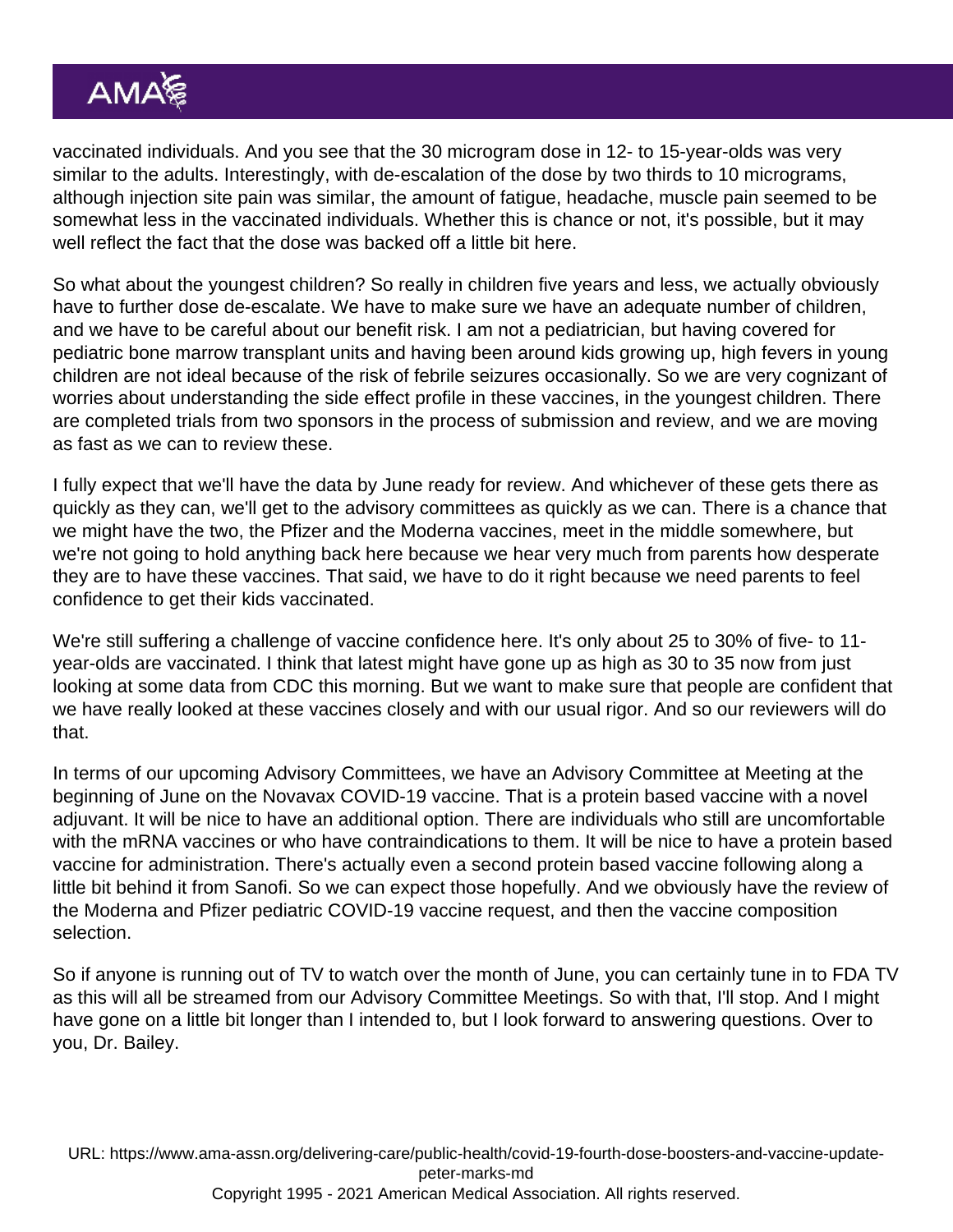Dr. Bailey: Thanks so much for another amazing and informative presentation. We received well over 100 questions for this webinar. So it's really clear that physicians still have a lot on their minds and a lot that they need to sort out about COVID-19 vaccines, and of course the interest level is still very high. And of course, as with previous webinars, we've gotten some questions that were really good but were outside of the scope of this presentation. So we're going to focus only on COVID-19 vaccines today. We're not going to talk about therapeutics or other related issues.

First, I want to ask some questions about COVID-19 boosters or third, fourth doses in adults. Now, there's a lot of concern about the timing of boosters, especially if, as yours truly has experienced, had a breakthrough infection in the meantime. So if someone had their first booster, so their third dose of vaccine say four to five months ago and they got sick, so they had a breakthrough infection. Should they delay receiving the fourth booster another four to five months? Should that be after the last booster or after the breakthrough infection?

Dr. Marks: Really good question. And CDC is recommending that that be considered. From the data that we see, again, it may make sense. It's been said maybe to delay by about three months, that booster after an episode of Omicron, because we know that the immunity after Omicron, after a natural infection with Omicron tends to wane over that time. So whether it's three, four, five months you wait, it's perhaps a judgment call, but that is something that's been recommended and something that can be done. Now, I will say there's nothing ... the CDC will tell you just as I will that there's nothing wrong if somebody decides to go get vaccinated, it's just probably not going to help a whole lot over the natural infection at that point.

Dr. Bailey: Now, I was really intrigued with your comments on assessing the efficacy of the fourth booster and how that relates to ... language that's starting to sound like flu vaccine language, the 22- 23 season, which variants we're going to be looking at and might be included. But I'm getting questions from my patients and I'm sure many of our audience are as well. If someone could be eligible to receive a fourth booster right now, I'm hearing patients ask, "Well, I'm thinking about waiting until fall to get that, so that I'll have better coverage for next winter." Is there any reason to consider postponing your fourth booster if you're due for one now?

Dr. Marks: So if you haven't had COVID recently or you don't know that you've had COVID because you haven't been symptomatic, I think the answer would be if you're eligible, there's probably no reason right now today to put it off, to getting that booster. Why? Because it's going to be four, five, six months before we get to when you get your next booster. So if you say May, June, July, August, September, October-ish, you're talking about having several months there at risk. So if it's been that long, you're probably putting yourself at additional risk during that time. There's no evidence that we have that we're getting immunosenescence with these mRNA vaccines here. So it seems to me that, especially for those older individuals who could be at risk of severe outcomes, that's one of the things that led us to authorize those fourth doses or second booster doses. So I wouldn't go crazy about that.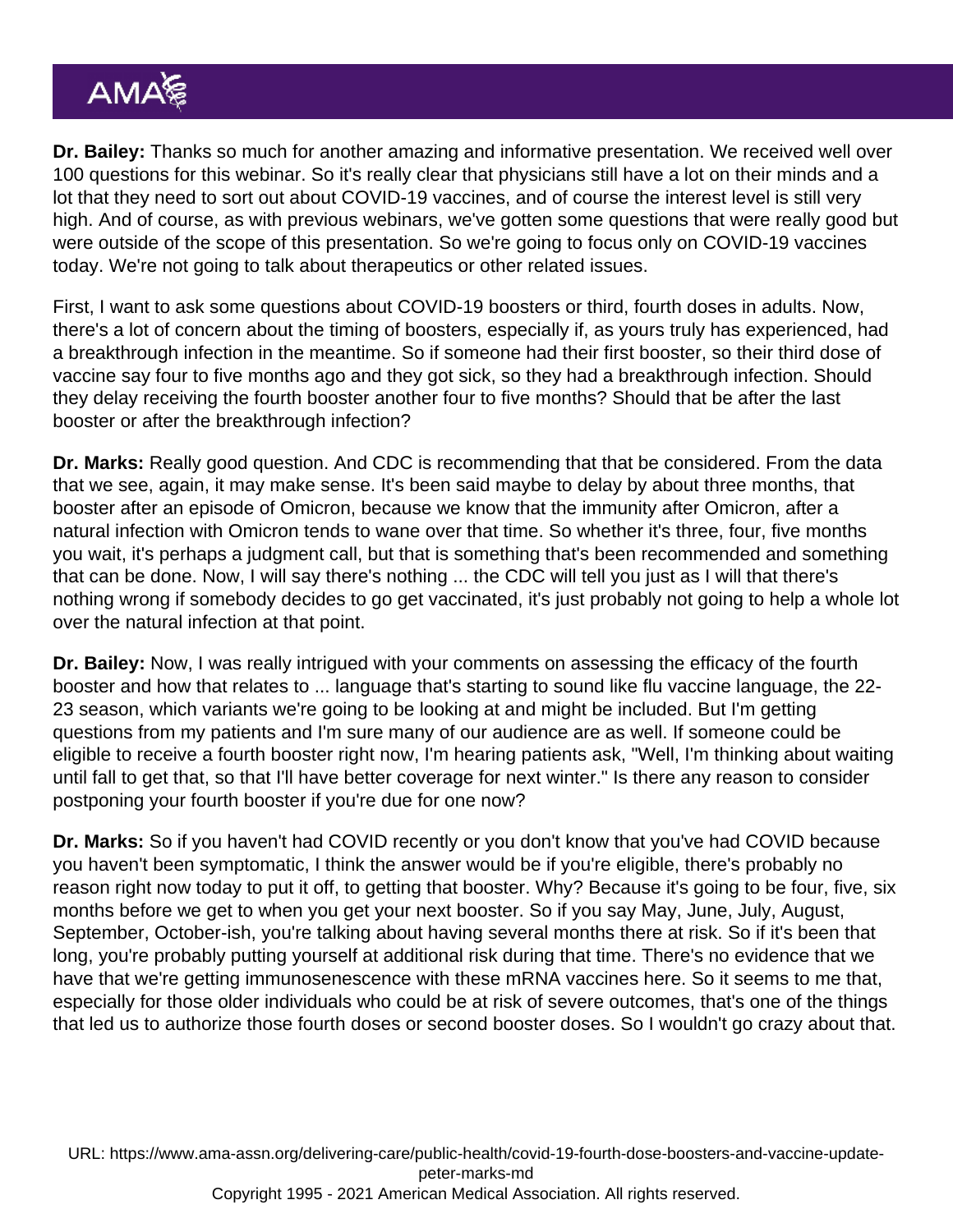Now, if you haven't had ... I mean, there are people out there who are over 50 years old, who haven't had their third dose, those people rather than just being casual about it, I would urge them to try to get that third dose to ramp up the immunity, just because we do have plenty of circulating COVID-19, and there are some of us ... Again, this is not official U.S. government. This is just based on the experience of what we know probably is happening. That the numbers that we have right now for COVID cases probably are an underestimate because many of the mild cases are probably not being reported the same way they were at previously, because of all of the home testing, which means there's probably a fair amount of COVID-19 circulating. Again, mild case is not a big deal, but if you are a person at risk and you get one of them, that could be a problem for you.

Dr. Bailey: You mentioned immunosenescence. Another way of thinking about it is the point of diminishing returns on the boosters. Is there a concern that with booster after booster, especially if it's the same formulation, that we are going to reach the point of diminishing returns?

Dr. Marks: I think that is one of the reasons why perhaps it will ... I think that you'll hear that conversation come up in the June meeting about whether it probably makes sense to shift composition here to either to a different single variant or to a bivalent vaccine or multivalent vaccine, so that we shake up the immune system a little bit in this case. I mean, the good news is vaccines with four boosters are not unheard of, or three or four doses are not unheard of. So it's not like what we're doing here is totally pathbreaking here. It would be nice to have something that was more durable, because I'm less worried about this fatigue of our immune systems, which our immune systems are very kind to us. They just go and they take care of us day after day.

I'm worried more about our emotional and intellectual fatigue with getting vaccinated causing us a problem. And that's one of the reasons why I think you'll see a lot of work towards developing more robust vaccinations or vaccines that can lead us to have durable immunity, because we will not be able to. I'm the first to admit that I think that if we were to have to say that we're going to continue doing every five or six month vaccines for this infectious disease, we were going to have some real challenges here.

Dr. Bailey: I agree. My patients, I've certainly heard a lot of fatigue. I've been amazed at the number of patients that are eligible for boosters that just haven't even thought about getting one. And I think that we need to be thinking about, what is the definition of fully vaccinated? And is it two? Is it three? Is it four? Because there's a lot of confusion amongst I think the healthcare community as well as among patients. So bringing up the bivalent vaccines, that makes me wonder, is there an advantage of mixing and matching, if you will, boosters at this point in time. Does it give additional benefits or are there any additional risks?

Dr. Marks: So I don't know that there are any additional risks that we see, and there are data that suggests that even mixing and matching ... clearly mixing and matching the mRNA and the adenoviral vector vaccines appear to have some ... there may be some benefit there, but there's even a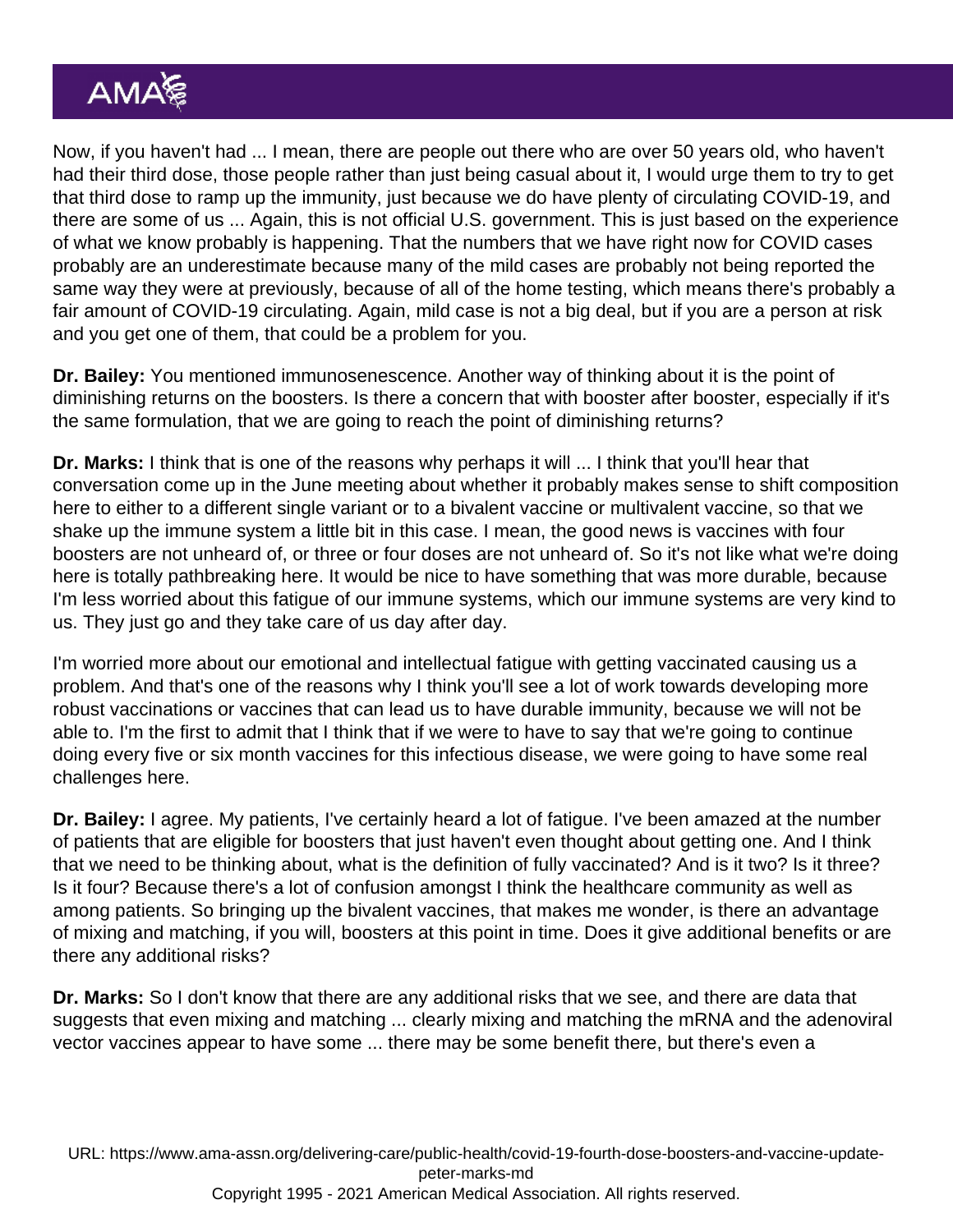suggestion from some publications. And again, we have not reviewed them internally at FDA in terms of the actual data so I can't comment for sure. But at least on face value, they seem to suggest that even mixing and matching the mRNA vaccines, the Pfizer and the Moderna, there might be somewhat of a more robust response in doing so, in terms of expanding the spectrum of the immune response. So that's why generally what I've told people is don't think a lot about which of these you've gotten. Really, if it makes you feel more comfortable to get the same thing every time, probably go ahead and do it. If they don't have the same thing, it's totally good, maybe you'll get a somewhat better immune response. I think probably the differences though are probably small. And the good news is we have not seen any evidence that there's an adverse effect of mixing and matching.

Dr. Bailey: Great. Now, given the fact that antibody levels seem to have a fairly rapid drop off after immunization, do we have any long-term data on T-cell responses?

Dr. Marks: So we're starting to gather more of those data. And I think that you've probably read papers on T-cell mediated immunity in COVID-19. It's coming more to the fore here. The challenge has always been with assays for T-cell responses are much more challenging to do than the assays for antibody mediated responses in terms of automating them, et cetera. But there are now some automated ways to do these. And I suspect that over the coming months, we'll start to hear more and more about T-cell mediated immunity, because really importantly, as we start to look at next generation vaccines, the antibody responses will be important as a starter to get started on the work. But understanding the T-cell responses are going to be critical to understanding whether they're really generating a more robust response that might be more durable compared to the current generation of vaccines. So we have to do the work here.

And I think what happened was initially we went with what was most convenient. It wasn't for lack of trying even, but what came out as immune correlates or potential immune correlates were mostly antibody responses, but I think continued work will hopefully elucidate what T-cells are actually doing here.

Dr. Bailey: A couple more questions about the boosters, and then I'm going to move on to talk about safety updates and pediatric vaccines. First of all, what about pregnant women? What are the recommendations for boosters and pregnant women?

Dr. Marks: Yeah … we would do exactly what we would do for the rest of the population. Pregnant women should just basically as if you were not pregnant.

Dr. Bailey: So, should they get fourth doses or are they still considered at high risk? I think they are.

Dr. Marks: I see what you're saying. A pregnant woman would be eligible for up to three doses at this point, unless they had some other immuno compromising condition. And if they had an immunocompromising condition, then you would potentially have eligibility for what would be a fourth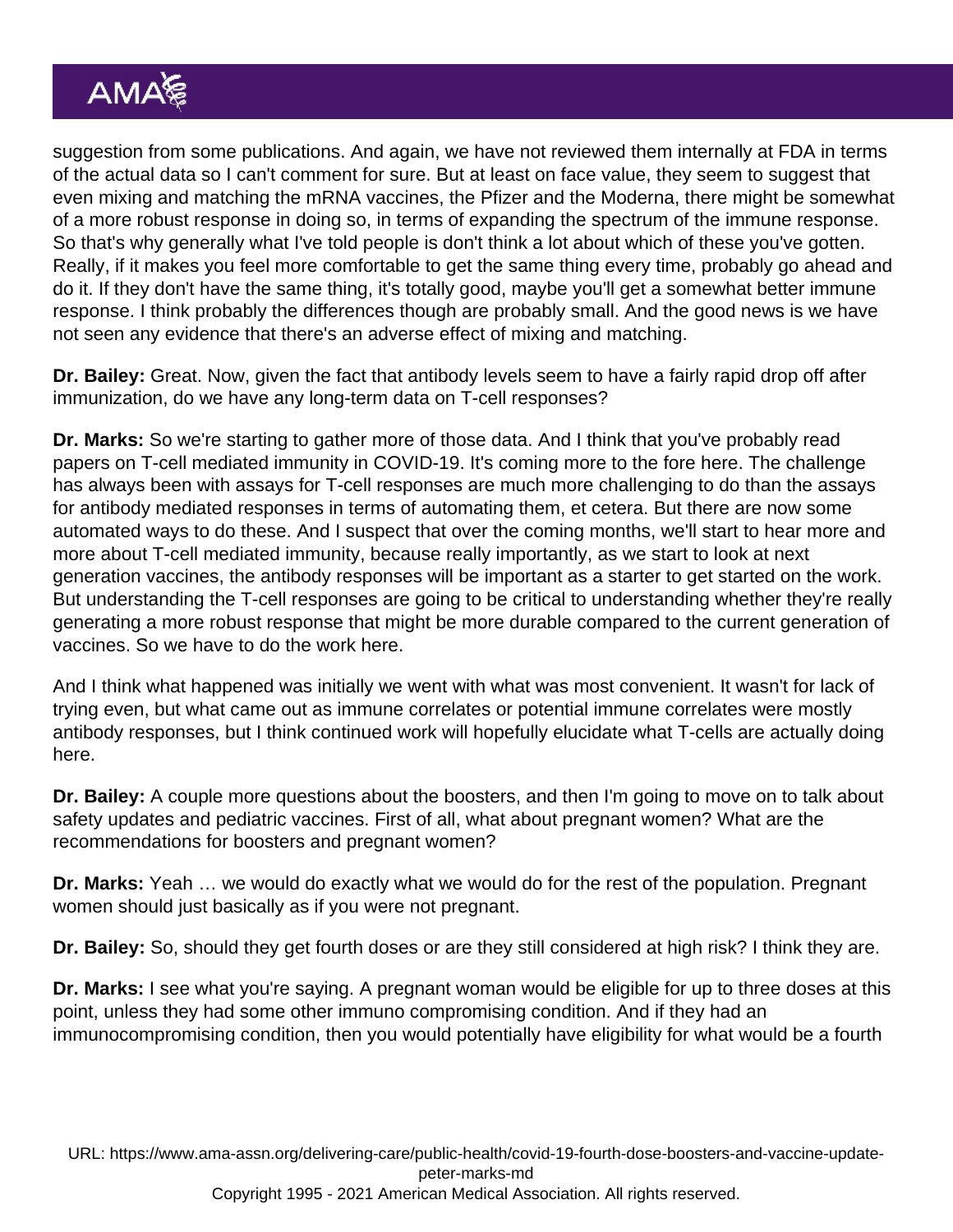dose. But honestly, at that point, it's actually three primary doses and a booster dose, but we could go for that. It gets to a more complicated situation because we did actually authorize up to two booster doses for those who were immunocompromised. So immunocompromised individual would be a different issue, but we don't consider your average healthy pregnant woman to be an immunocompromised person.

Dr. Bailey: What about fourth doses for health care professionals?

Dr. Marks: Yeah. Interesting, interesting. So there again, the feeling was the way the study was done was not in health care providers, but in individuals at high risk of complications from COVID-19 or people over the age ... in Israel, it was over 60. We obviously modified that to 50 and over. I think, Dr. Bailey, this goes to your issue of the fact that our T-cells, the T-cells in your health care workers, they're doing us right. And the risk there is probably of mild ... in what we see in younger individuals of mild to moderate COVID, which does not result in hospitalization. And so provided they've had their first booster, three doses total of the mRNA, a younger health care provider is probably okay.

Dr. Bailey: So that kind of leads me into my last booster question. Is anyone looking at boosters in healthy adults under the age of 50?

Dr. Marks: In other words, another dose, a fourth dose in that population?

Dr. Bailey: Right.

Dr. Marks: Good question. They're looking at them in terms of some of the variant vaccines, but not for deployment broadly at this point, to my knowledge. And I may be missing … I apologize if someone's aware of a study that I'm not at this point.

Dr. Bailey: I trust your judgment and your memory better than mine. So in terms of safety updates, is there any update on the incidence of myocarditis from the vaccine? Not only in adolescents and young adult males, but really across the spectrum in women. In my personal experience, the fear of myocarditis has been a major issue in talking to parents of my patients about their children getting vaccinated. And how does the incidence of myocarditis compare with the incidence of myocarditis with COVID-19 infection itself?

Dr. Marks: Well, let's start with the easiest one. The incidence of myocarditis with COVID infection is several fold higher than with vaccination with the mRNA vaccines, even the second dose of the mRNA vaccines, which is where the risk of myocarditis is highest. So getting COVID-19 is a bad thing to do for myocarditis. So good to be vaccinated to help prevent that. What we have seen now, we're understanding the risk of myocarditis better. We now understand that good news for those parents of five- to 11-year-olds, we really don't see myocarditis. I mean, it's very rare in younger children, okay? Less than less than 12 years old.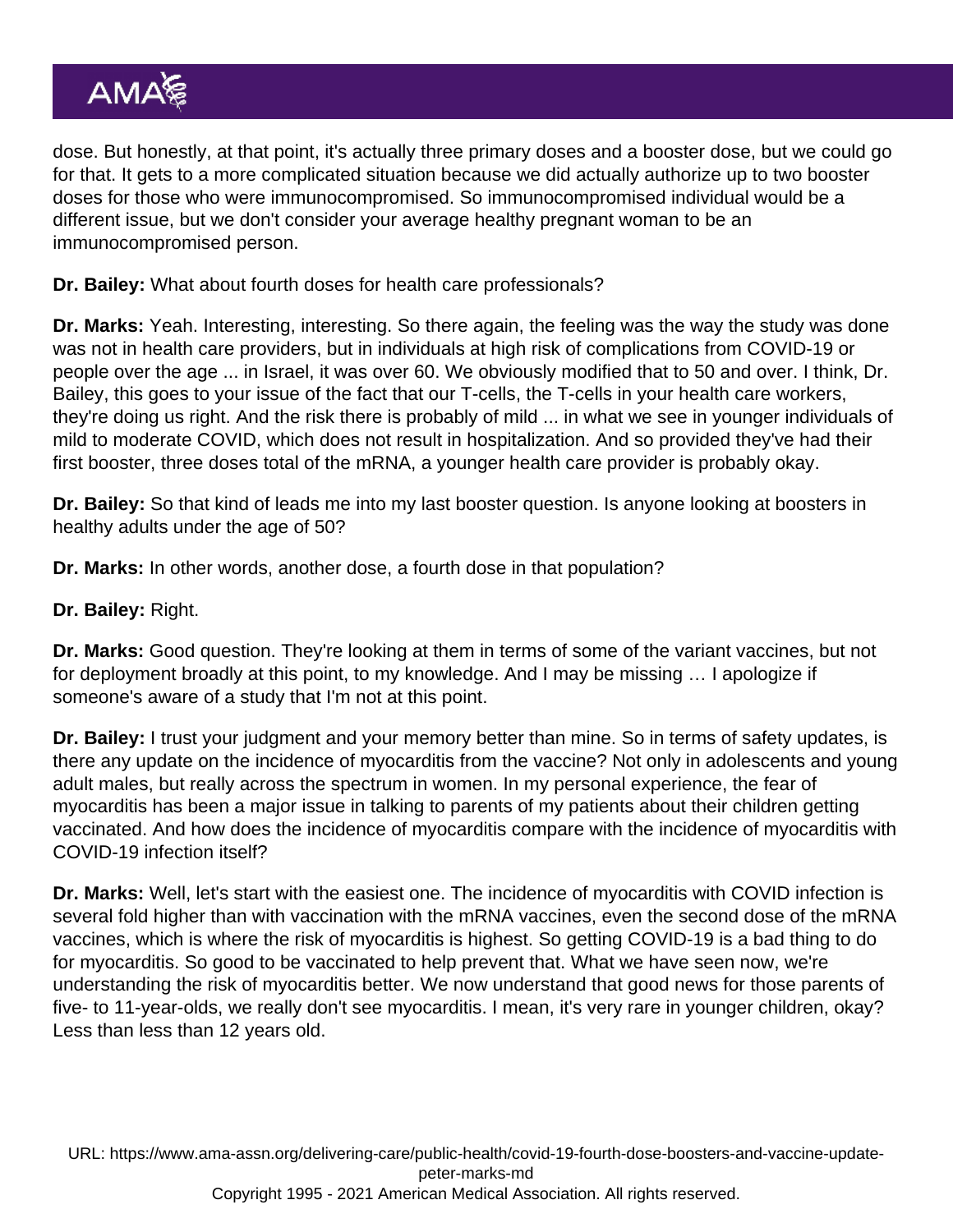We start to see it come up somewhat in adolescents. The risk of myocarditis probably peaks somewhere between about 16 and 24 years of age. And in fact, there's some indication it might peak even highest around the 16 to 18 year age range, and then it starts to come downward. And then it tails off between age 30 to 40. You don't really see again, older individuals, very uncommon. Mostly males, not exclusively, but mostly males. And the risk after the first dose is lowest after the ... it appears to be the highest after the second of the doses given either three or four weeks after. And then it tends to be somewhere intermediate between the first and second doses for the booster dose.

And you may have noted that in CDC guidance, they have suggested that it's not unreasonable if you're concerned. If the choice is not to get vaccinated or to get vaccinated and to put eight weeks between the first and second dose, better to get vaccinated and have the additional time, because there's some data from a Canadian study that suggests that putting that additional four or five weeks between the first and second doses seems to reduce the risk of myocarditis.

Now, I'm not sure in the middle of a pandemic that it's always the best thing to do, but if the choice is not getting vaccinated versus getting vaccinated because you feel like you're more comfortable getting a dose two months after the first, better to get vaccinated. So I think, although it might sound a little loosey-goosey compared to our normal vaccine schedules, which are very prescribed, if this helps get more people vaccinated, it's a good thing.

Dr. Bailey: Shifting gears a little bit, talking about flu vaccines. What is the status of a combination influenza and COVID vaccinations? I know that there's being some work done on that.

Dr. Marks: Yeah. I think this is a coming attraction possibly for the 2023-2024 season. It's just that it's not together yet for this coming season. And I can explain to you why. Influenza vaccine manufacture is something that is ... the bulk of our influenza vaccine, about 80% of it is made by a relatively old technology embryonated chicken eggs, and that manufacturing process for this year's flu vaccine started at risk last February. Well, this past February. And the problem is that the ability to make some novel vaccine that would have both the COVID-19 vaccine and the flu vaccine in it so it was a combi vaccine just was not there for this year.

Hopefully next year, there will be more of a possibility of that both because we'll have the background of knowing what we're going to do for strain selection in place earlier on and the manufacturers will have had time potentially to generate better COVID-19 vaccines that when combined will be confident will give long lasting protection. Because part of what we're doing here by waiting for production of the COVID-19 vaccines is trying to get the best match we possibly can. We take our chances with influenza vaccines because we do that year to year. And I think we'd like to try to maintain the best efficacy that we can with our COVID-19 vaccines.

Remember, the COVID-19 vaccines have a different level of effectiveness generally compared to influenza vaccines. Influenza vaccines, even on a good year are less than perfect. They're basically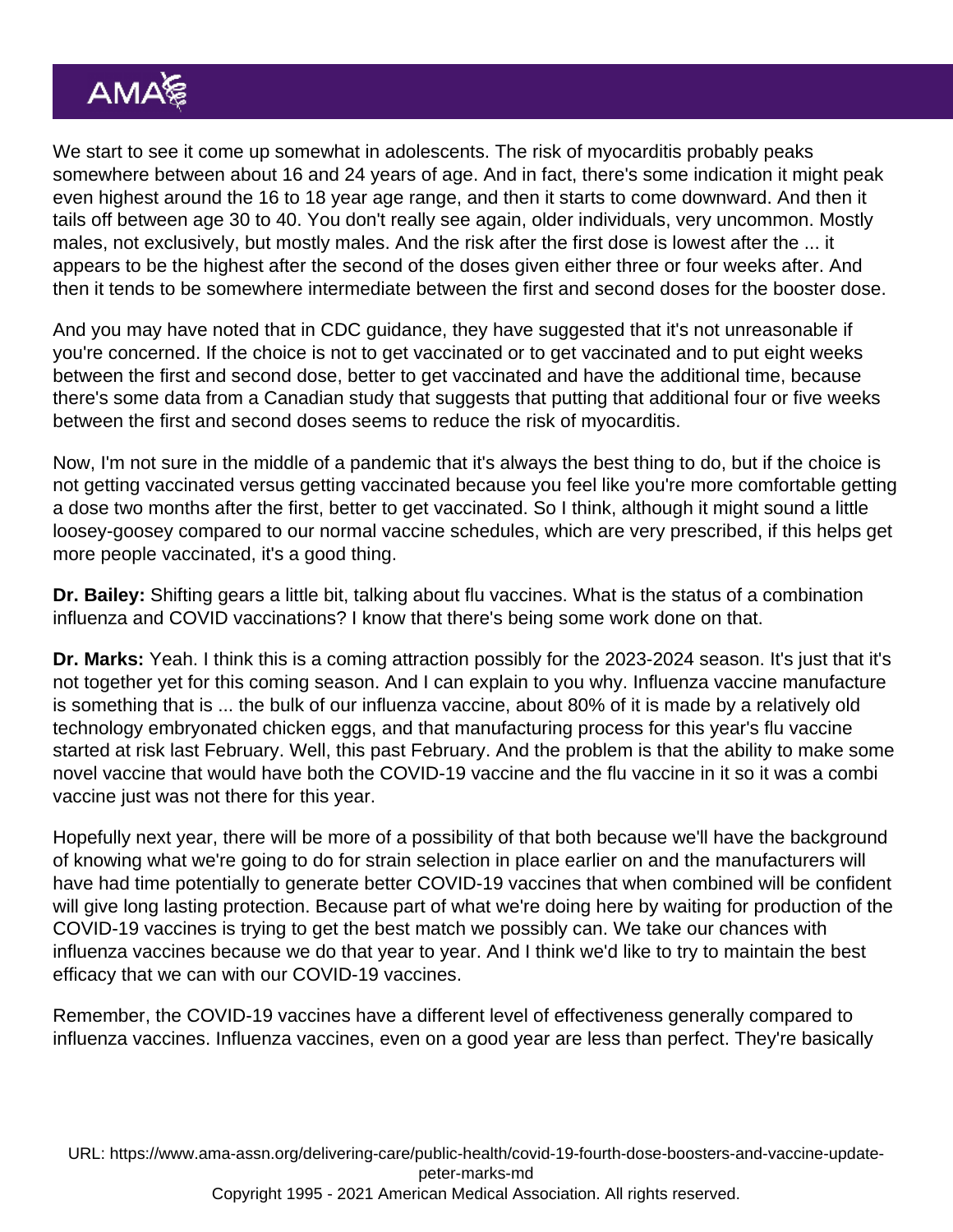efficacy effectiveness of 50% is considered a good thing for a flu vaccine against one of the circulating strains. So we've been lucky with the COVID-19 vaccines. And hopefully as we come into the 23-24 season, we'll be able to have a tuned up bunch of COVID-19 vaccines, so that when we have to combine them late on in the process, it will be something that will allow us to vaccinate with confidence in the September October timeframe.

The one thing we're lucky about is that although production begins for influenza vaccines in February, as they make the bulk vaccines, which they then, and since we typically have four different two As and two Bs in our multivalent flu vaccines, by the time they're actually formulated together, it's later on in the spring. And so hopefully when we merge them together in late spring, early summer, that would allow for a combination vaccine. So it's not quite as bad as having to be ready in February. So I don't want to give anyone the wrong impression.

Dr. Bailey: Well, I want to wrap up, there were a lot of questions, understandably, about pediatric vaccines. And especially regarding the youngest age group, six months to five years of age. Lots of concern and questions about why it's taking so long, the delay in authorization of why you're not meeting until the end of June. Tell me why it's taking so long and when do you expect we'll have decisions. There are a lot of anxious parents out there.

Dr. Marks: So there are a combination of things. First of all, we won't wait till the end of June if we get to our review sooner. We'll move things up as much as we can. So that I've committed. And I've committed to Congress actually on that as well. But importantly, I think one of the things that was a little challenging here is that there are a couple things. First of all, this is a more complex submission than some of the previous submissions, because we're not dealing with just one variant, we're dealing with multiple variants over time that we have to interpret the data in light of. Additionally, we're dealing with a population that we look at. We look at the safety always very carefully, but for the youngest children, we are really even under a stronger microscope, but just as another aside, unfortunately, the hype about this started last February when we thought we were going to take it to an Advisory Committee then.

It's continued, and there's been a lot of noise. And so it feels longer than it's actually been, because we have to have a complete file before we can actually start to do our formal ... we can start some of the work, but we can't do some of the formal analyses. And that hasn't happened until very recently and is still ... You'll probably hear from each of the sponsors when they fully complete their submissions. So we get it. And although we put dates out there so that people knew the latest that we might get there, we will potentially move things up if we can... because we also see what's something you noticed as well, that in the setting of increasing cases, that's leading people's anxiety to rise.

Dr. Bailey: Last question is going to be about the grave concern that many have about injury from the vaccines, the potential for that in this very young age group and the perception that the risk of getting a COVID vaccine when you're very young is much greater than the risk of getting COVID. Can you